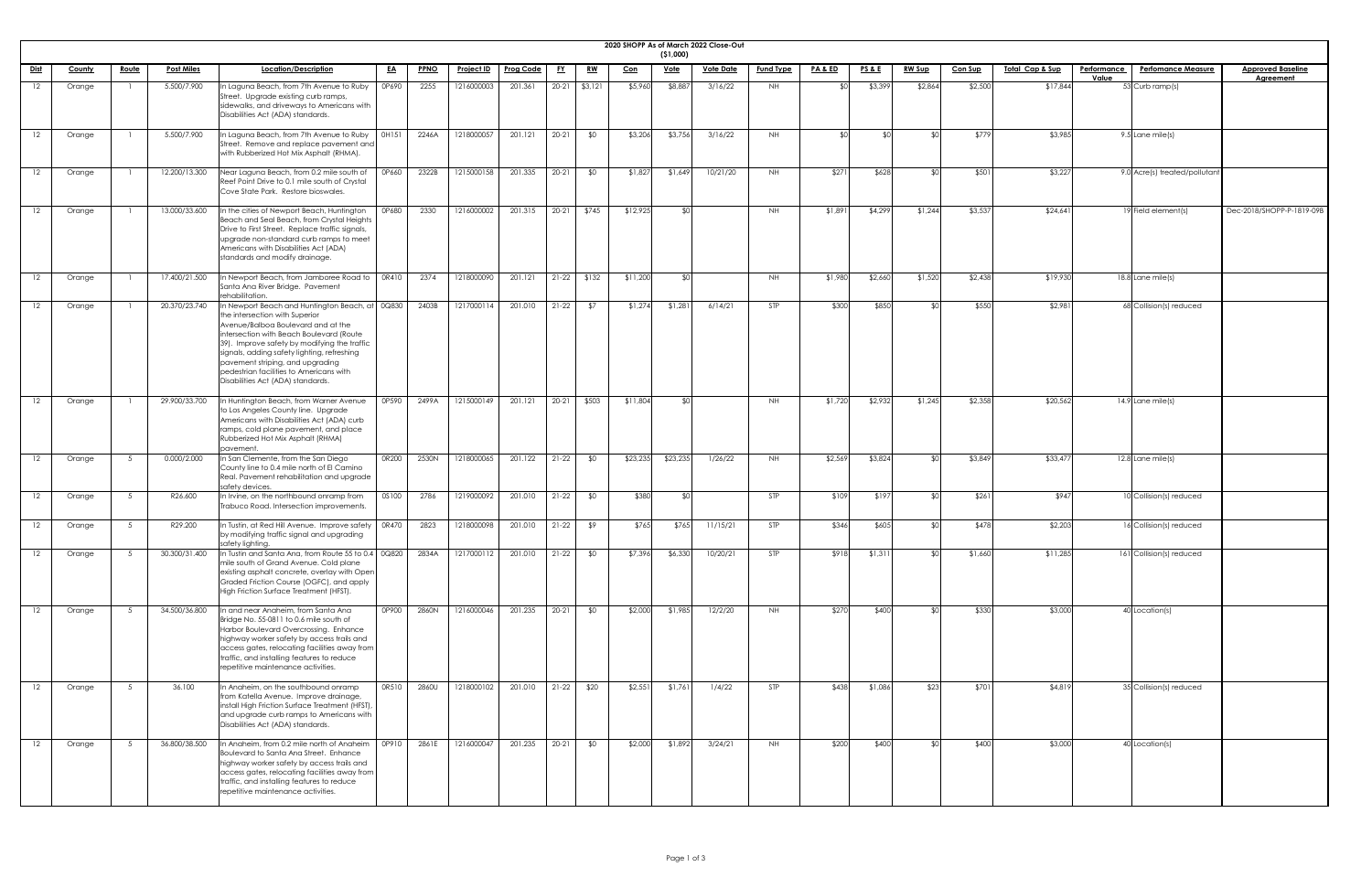|                 |        |              |                   |                                                                                                                                                                                                                                                                                                                                                            |           |             |                   |                  |           |           |            |             | 2020 SHOPP As of March 2022 Close-Out |                  |                    |                 |               |                |                             |                             |                                |                          |
|-----------------|--------|--------------|-------------------|------------------------------------------------------------------------------------------------------------------------------------------------------------------------------------------------------------------------------------------------------------------------------------------------------------------------------------------------------------|-----------|-------------|-------------------|------------------|-----------|-----------|------------|-------------|---------------------------------------|------------------|--------------------|-----------------|---------------|----------------|-----------------------------|-----------------------------|--------------------------------|--------------------------|
|                 |        |              |                   |                                                                                                                                                                                                                                                                                                                                                            |           |             |                   |                  |           |           |            | (51,000)    |                                       |                  |                    |                 |               |                |                             |                             |                                | <b>Approved Baseline</b> |
| <b>Dist</b>     | County | <u>Route</u> | <b>Post Miles</b> | Location/Description                                                                                                                                                                                                                                                                                                                                       | <u>EA</u> | <u>PPNO</u> | <u>Project ID</u> | <b>Prog Code</b> |           | <u>RW</u> | <u>Con</u> | <u>Vote</u> | <b>Vote Date</b>                      | <b>Fund Type</b> | <u>PA &amp; ED</u> | <b>PS&amp;E</b> | <u>RW Sup</u> | <u>Con Sup</u> | <u> Total Cap &amp; Sup</u> | <b>Performance</b><br>Value | <b>Perfomance Measure</b>      | <b>Agreement</b>         |
| 12              | Orange |              | 38.500/41.600     | In Anaheim, from Santa Ana Street to 0.3<br>mile south of Magnolia Avenue OC.<br>Enhance highway worker safety by paving<br>miscellaneous areas, install access gates<br>and relocate irrigation facilities away from<br>the edge of the road.                                                                                                             | 0P920     | 2861Z       | 1216000044        | 201.235          | $21 - 22$ | \$0       | \$2,000    | \$2,000     | 12/8/21                               | NH               | \$200              | \$400           |               | \$400          | \$3,000                     |                             | 40 Location(s)                 |                          |
| 12              | Orange |              | 41.900/43.100     | In Fullerton and Buena Park, from Magnolia<br>Avenue to Stanton Avenue; also on Route<br>91, from Stanton Avenue to Brookhurst Street<br>(PM R2.8/1.2). Enhance highway worker<br>safety by access trails and access gates,<br>relocating facilities away from traffic, and<br>installing features to reduce repetitive<br>maintenance activities.         | OP930     | 2862H       | 1216000045        | 201.235          | $21 - 22$ | \$0       | \$2,000    | <b>RO</b>   |                                       | <b>NH</b>        | \$200              | \$400           |               | \$400          | \$3,000                     |                             | 80 Location(s)                 |                          |
| 12              | Orange |              | 42.500            | In Buena Park, at Orangethorpe Avenue<br>Overhead Bridge No. 55-0836 (PM 42.5L/R).<br>Repair bridge by pressure grouting voids,<br>repairing cracking and spalling, and<br>conducting non-destructive testing.                                                                                                                                             | 0S710     | 2862O       | 1221000022        | 201.130          | $20 - 21$ | \$0       | \$2,702    | \$2,702     | 12/23/20                              | <b>NH</b>        | ו∩\$               | ו∩⊅             |               | \$1,08         | \$3,783                     |                             | Location(s)                    |                          |
| 12              | Orange | 22           | R1.200            | In Garden Grove, on the westbound<br>offramp to Valley View Street. Modify<br>existing traffic signals, add safety lighting,<br>refresh pavement striping, and bring<br>Americans with Disabilities Act (ADA)<br>facilities to current standards                                                                                                           | 0Q650     | 2873B       | 1217000082        | 201.010          | $20 - 21$ | \$5       | \$672      | \$672       | 2/3/21                                | STP              | \$320              | \$380           |               | \$458          | \$1,835                     |                             | 28 Collision(s) reduced        |                          |
| 12              | Orange | 22           |                   | R10.700/R12.700 $\left  \right $ In the cities of Orange and Santa Ana, from $\left  \right $ 0Q320 $\left  \right $<br>0.2 mile east of Route 5 to 0.2 mile west of<br>Tustin Avenue. Replace median barrier, add<br>safety lighting and improve drainage.                                                                                                |           | 2970A       | 1216000129        | 201.010          | $21-22$   | \$0       | \$6,500    | \$6,368     | 10/1/21                               | STP              | \$814              | \$1,396         |               | \$2,43         | \$11,149                    |                             | 120 Collision(s) reduced       |                          |
| 12              | Orange | 39           | 9.700             | In Stanton, at the intersection of Chapman<br>Avenue. Modify signals, add safety lighting,<br>add crosswalk striping, and bring Americans<br>with Disabilities Act (ADA) facilities to current<br>standards.                                                                                                                                               | 0Q640     | 3182        | 1217000080        | 201.010          | $20 - 21$ | \$63      | \$890      | \$890       | 12/1/20                               | <b>STP</b>       | \$345              | \$475           | <b>\$76</b>   | \$385          | \$2,234                     |                             | 31 Collision(s) reduced        |                          |
| 12              | Orange | 55           | 0.600             | In Newport Beach, at Hospital Road. Modify   0R500<br>signals, add safety lighting and guardrail,<br>and upgrade facilities to Americans with<br>Disabilities Act (ADA) standards.                                                                                                                                                                         |           | 3407A       | 1218000101        | 201.010          | $21-22$   | \$6       | \$916      | \$0         |                                       | STP              | \$300              | \$635           |               | \$600          | \$2,457                     |                             | 14 Collision(s) reduced        |                          |
| 12              | Orange | 55           | 4.700             | In Costa Mesa, at the Route 55/73<br>Connector Overcrossing Bridge No. 55-538F<br>(PM 4.74). Seismic restoration.                                                                                                                                                                                                                                          | 0Q390     | 3450A       | 1217000003        | 201.113          | $20 - 21$ | \$0       | \$14,000   | \$8,933     | 6/23/21                               | HBRR-S           | \$1,048            | \$2,279         | - \$1         | \$3,500        | \$20,838                    |                             | Bridge(s)                      |                          |
| 12 <sup>2</sup> | Orange | 55           | 13.800/13.900     | In the city of Orange, on the northbound<br>onramp from Chapman Avenue and on the<br>southbound offramp to Chapman Avenue.<br>Improve safety by modifying existing traffic<br>signals for improved visibility, adding safety<br>lighting, refreshing pavement markings, and<br>upgrading curb ramps to Americans with<br>Disabilities Act (ADA) standards. | OR150     | 3542A       | 1218000049        | 201.010          | $21-22$   | \$0       | \$2,140    | ዳଠ          |                                       | <b>STP</b>       | \$300              | \$800           |               | \$600          | \$3,840                     |                             | 34 Collision(s) reduced        |                          |
| $12 \,$         | Orange | 57           | 15.600            | In Anaheim, on the northbound Route 57<br>loop connector to westbound Route 91.<br>Apply High Friction Surface Treatment (HFST)<br>and enhanced visibility delineation.                                                                                                                                                                                    | 0Q790     | 3792B       | 1217000104        | 201.010          | $20 - 21$ | \$0       | \$554      | \$554       | 8/26/20                               | <b>STP</b>       | \$∩                | \$400           |               | \$354          | \$1,308                     |                             | 9 Collision(s) reduced         |                          |
|                 | Orange | 57           | 16.500            | In Placentia, at 0.1 mile north of<br>Orangethorpe Avenue. Restore damaged<br>facilities and install rock blanket and security<br>fencing.                                                                                                                                                                                                                 | OTO70     | 3801        | 1221000099        | 201.130          | $20 - 21$ | \$0       | \$968      | \$968       | 7/12/21                               | NH               |                    |                 |               | \$420          | \$1,388                     |                             | Location(s)                    |                          |
| 12              | Orange | 57           | 22.000            | Near Brea, at Toner Canyon offramp.<br>Construct storm water treatment Best<br>Management Practices (BMPs) in the form of<br>new detention basin to reduce Trash Total<br>Maximum Daily Load (TMDL) to the San<br>Gabriel-Coyote Creek watershed.                                                                                                          | 0Q270     | 3846B       | 1216000117        | 201.335          | $21-22$   | \$0       | \$5,940    | \$0         |                                       | <b>NH</b>        | \$887              | \$1,200         |               | \$1,500        | \$9,527                     |                             | 29.8 Acre(s) treated/pollutant |                          |
| 12              | Orange | 73           | 12.900/R26.800    | In and near Laguna Hills, Laguna Niguel,<br>Laguna Beach, Irvine, Newport Beach, and<br>Costa Mesa from Moulton Parkway to Bristol<br>Street. Rehabilitate bridge decks, bridge<br>joints and approach slabs to preserve<br>service life on ten bridges.                                                                                                   | 0R340     | 4080        | 1218000079        | 201.110          | $21-22$   | \$5       | \$3,094    | \$2,374     | 6/23/21                               | RMRA             | \$494              | \$1,294         |               | \$1,007        | \$5,894                     |                             | $10$ Bridge(s)                 |                          |

| <u>eline</u><br>It |  |
|--------------------|--|
|                    |  |
|                    |  |
|                    |  |
|                    |  |
|                    |  |
|                    |  |
|                    |  |
|                    |  |
|                    |  |
|                    |  |
|                    |  |
|                    |  |
|                    |  |
|                    |  |
|                    |  |
|                    |  |
|                    |  |
|                    |  |
|                    |  |
|                    |  |
|                    |  |
|                    |  |
|                    |  |
|                    |  |
|                    |  |
|                    |  |
|                    |  |
|                    |  |
|                    |  |
|                    |  |
|                    |  |